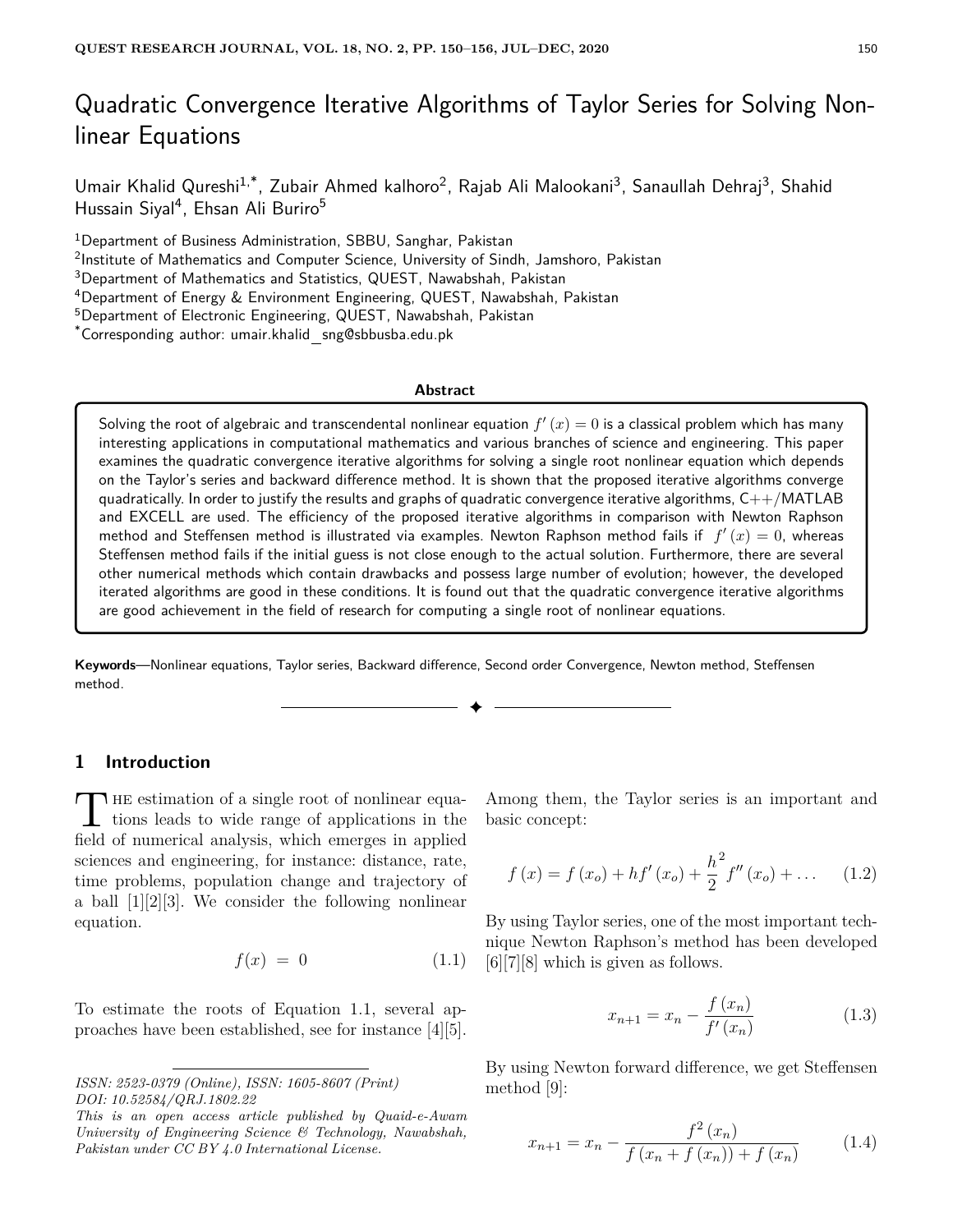Moreover, to improve the efficiency and order of convergence, several approaches have been developed, see for instance [10] [11], given as follows.

$$
x_{n+1} = y_n - \frac{2f(y_n)}{3f'(y_n) - f'(x_n)}
$$
 (1.5)

where,  $y_n = x_n - \frac{fx_n}{f_n}$  $\frac{f_{n}}{f_{n}}$  and

$$
x_{n+1} = y_n - \frac{f'(y_n) \pm \sqrt{f'(y_n)^2 - 2f''(y_n) f(y_n)}}{f''(y_n)}
$$
\n(1.6)

where,  $y_n = x_n - \frac{fx_n}{f'x_n}$  $\overline{f'x_n}$ 

In addition, this study suggests Algorithm 3.1 and Algorithm 3.2 of Taylor series and backward difference method for computing a root of nonlinear equations. The proposed algorithms have second order of convergence. Some illustrations are given to express the applicability of the proposed iterative algorithms. Quadratic convergence iterative algorithms are compared with Newton Raphson method and Steffensen method. In literature, it is observed that there are various numerical techniques which have crucial weakness, for example, if the initial guess is chosen far from the actual solution. Additionally, such techniques also take large number of evolutions.

This study aims to work on these types of conditions and ascertain that the proposed iterated algorithms are decent attainment in these conditions in comparison with Newton Raphson method and Steffensen method for estimating a root of nonlinear equations.

## **2 Iterated Method**

We consider the following nonlinear equation.

$$
f\left(x\right) = 0\tag{2.1}
$$

Assuming that *x* is zero if  $f(x) = 0$ .  $(a, b)$  is an interval from which the condition of  $f(a) f(b) < 0$ is selected. The initial guess can be chosen if  $|f(a)| <$  $|f(b)|$ . According to this condition, the initial guess would be better if  $x_0 = b$  and  $x_o$  is an initial guess sufficiently nearest to the actual solution . Using the Taylor's series about the point  $x<sub>o</sub>$  for Equation 2.1, we have:

$$
f(x_r) = f(x_o) + h f'(x_o) + \frac{h^2}{2} f''(x_o) + \dots
$$
 (2.2)

To generalize Equation 2.2 with  $f(x_r) = 0$  and taking only three terms, we obtain:

$$
f(x_n) + h f'(x_n) + \frac{h^2}{2} f''(x_n) = 0 \qquad (2.3)
$$

By using backward difference operator, we obtain

$$
f''(x_n) = \frac{f'(x_n) - f'(x_{n+1})}{h}
$$
 (2.4)

By substituting Equation 2.3 into equation (2.4), we get

$$
f(x_n) + h f'(x_n) + \frac{h^2}{2} \left( \frac{f'(x_n) - f'(x_{n+1})}{h} \right) = 0
$$

or

$$
f(x_n) + \frac{h}{2} (2f'(x_n) + f'(x_n) - f'(x_{n+1})) = 0
$$
 (2.5)

where  $h = x - x_n$ , then Equation 2.5 becomes

$$
2f(x_n) + (x - x_n) (3f'(x_n) - f'(x_{n+1})) = 0
$$

This implies that

$$
x = x_n - \frac{2f(x_n)}{3f'(x_n) - f'(x_{n+1})}
$$
 (2.6)

This equality proposes the iterative methods mentioned below in order to solve the nonlinear equations under certain conditions.

### **3 New Iterative Methods**

Suppose  $f: X \to R$  is a scalar function of Taylor series expansion, we get Equation 2.6.

$$
x = x_n - \frac{2f(x_n)}{3f'(x_n) - f'(x_{n+1})}
$$

#### **3.1 Algorthim 3.1**

For certain  $x_0$ , the following iterative method is considered to compute the approximate solution  $x_{n+1}$ ,

$$
x = x_n - \frac{2f(x_n)}{3f'(x_n) - f'(x_{n+1})}
$$

where,  $x_{n+1} = x_{n+h}$  and  $h = f(x_n)$ , hence  $x_{n+1} = x_n + f(x_n)$ 

Finally, we get

$$
x_{n+1} = x_n - \frac{2f(x_n)}{3f'(x_n) - f'(x_n + f(x_n))}
$$
(3.1)

#### **3.2 Algorithm 3.2**

For a given  $x_0$ , the iterative schemes given below are used to approximate the solution  $x_{n+1}$ :

$$
x = x_n - \frac{2f(x_n)}{3f'(x_n) - f'(x_{n+1})}
$$

By Bisection method we have  $x_{n+1} = \frac{x_n + y_n}{2}$  where  $y_n = x_n - \frac{f(x_n)}{f'(x_n)}$  $f(x_n)$ , thus, we have  $x_{n+1} = x_n - \frac{f(x_n)}{2f'(x_n)}$  $\frac{J(x_n)}{2f'(x_n)}$  By using above condition in Equation 2.6, we get

$$
x_{n+1} = x_n - \frac{2f(x_n)}{3f'(x_n) - f'\left(x_n - \frac{f(x_n)}{2f'(x_n)}\right)} \qquad (3.2)
$$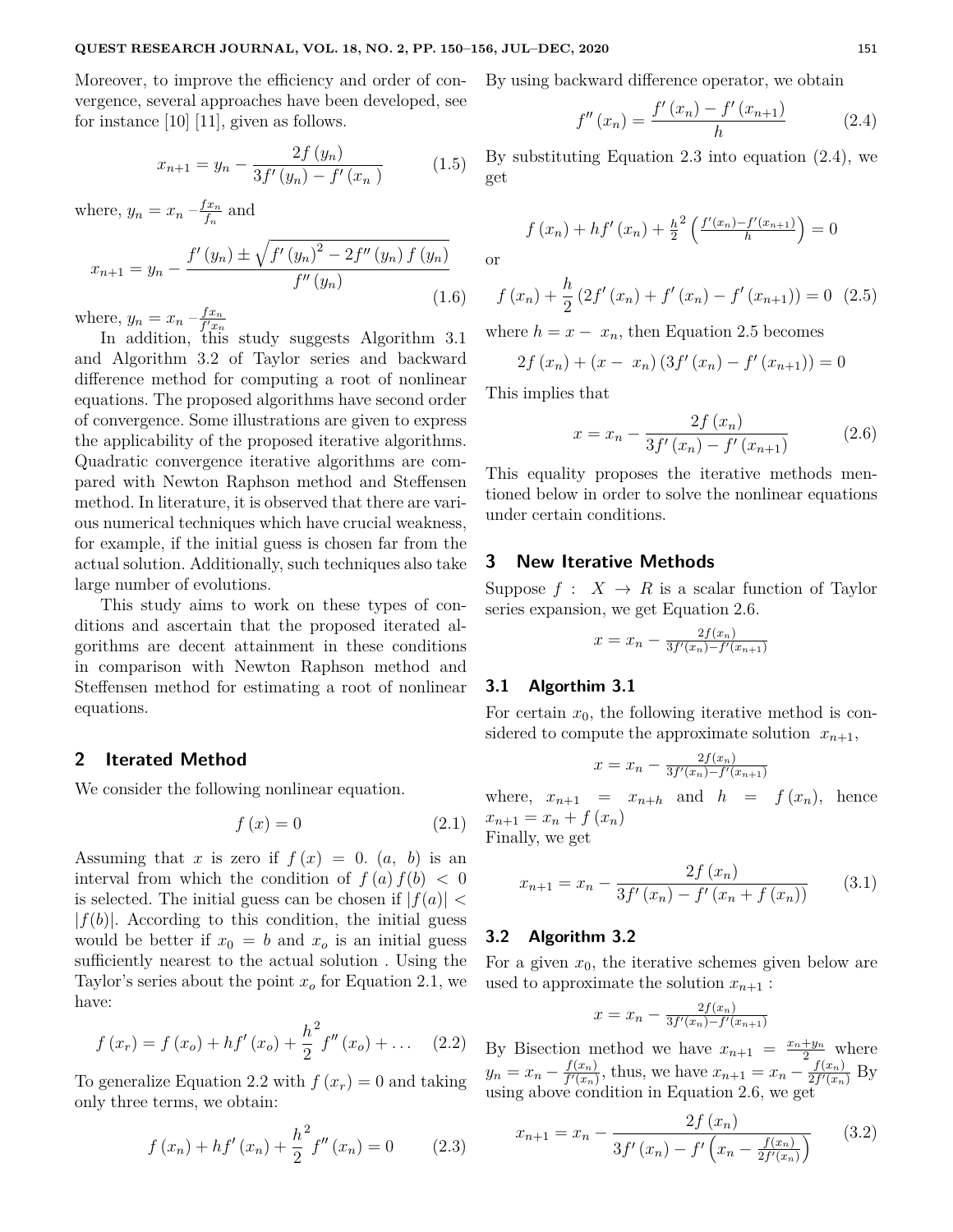Equation 3.2 is Algorithm 3.2 which needs three functional evaluations to solve the nonlinear equations. Hence, Algorithm 3.1 and Algorithm 3.2 are proposed iterated methods for computing a root of nonlinear equations.

## **4 Rate of Convergence**

In this section, the order of convergence for Algorithm 3.1 and Algorithm 3.2 will be proved as quadratic with the help of theorems.

## **4.1 Theorem 4.1**

Assume *x* is a root of  $f(x) = 0$ . If  $f(x)$  is neighborhood of *x*, then the convergence of Algorithm 3.1 is of order two.

### 4.1.1 Proof of the concept

To examine the convergence of Algorithm 3.1, we suppose *x* is a root of  $f(x) = 0$  and  $e_n$  be the error at the n<sup>th</sup> iteration, then  $e_n = x_n - a$ . By expanding  $f(x_n)$ ,  $f'(x_n)$  and  $f'(x_n + f(x_n))$  from Taylor's Series about '*a*', we obtain

$$
f(x_n) = f'^{(a)}\left(e_n + ce^2\right)
$$
 (4.1)

$$
f'(x_n) = f'(a) (1 + 2ce_n + 3ce_n^2)
$$
 (4.2)

$$
f(x_n + f(x_n)) = f'^{(a)} [(e_n + f(x_n)) + (e_n + f(x_n))^2 c]
$$
\n(4.3)

By putting Equation 4.1 and Equation 4.2 into Equation 4.3, we get

$$
f'(x_n + f(x_n)) =
$$
  
f'(a) (1 + f'(a) (1 + 2ce<sub>n</sub>)) [1 + 2ce<sub>n</sub> (1 + f'(a))]

$$
f'(x_n + f(x_n)) = f'(a) \left[ 1 + f'(a) + 2ce_n6ce_nf'(a) + 2ce_nf'^2(a) \right]
$$
  
+ 2ce\_n f'^2(a) (4.4)

By using Equation 4.1, Equation 4.2 and Equation 4.4 in Algorithm 3.1, we get

$$
e_{n+1} =
$$
  
\n
$$
e_{n} - (2e_{n}f'(a) (+ce_{n}))/f'(a) [3 + 6c_{2}e_{n} - 1 - f'(a)
$$
  
\n
$$
-2ce_{n} - 6ce_{n}f'(a) - 2ce_{n}f'^{2}(a)]
$$
  
\n
$$
e_{n+1} = e_{n} - \frac{2e_{n}f'(a)(1+ce_{n})}{f'(a)[2-f'(a)+4ce_{n}-6ce_{n}f'(a)-2ce_{n}f'^{2}(a)]}
$$
  
\n
$$
e_{n+1} = e_{n} - \frac{e_{n}(1+ce_{n})}{[1-0.5f'(a)+2ce_{n}-3ce_{n}f'(a)-ce_{n}f'^{2}(a)]}
$$
  
\n
$$
e_{n+1} = e_{n} - e_{n}(1 +
$$
  
\n
$$
ce_{n}) [1 - 0.5f'(a) + 2ce_{n} - 3ce_{n}f'(a) - ce_{n}f'^{2}(a)]^{-1}
$$

$$
e_{n+1} = e_n - e_n (1 + ce_n) (1 + 0.5f'(a) - 2ce_n + 3ce_n f'(a) + ce_n f'^2(a))
$$
  
\n
$$
e_{n+1} = e_n - e_n (1 + 0.5f'(a) - 2ce_n + 3ce_n f'(a) + ce_n f'^2(a) + ce_n + 0.5ce_n f'(a))
$$
  
\n
$$
e_{n+1} = e_n - e_n - 0.5e_n f'(a) - e_n^2(c - 3.5cf'(a) - cf'^2(a))
$$

$$
e_{n+1} = -0.5e_n f'(a) - e_n^2 (c - 3.5cf'(a) - cf'^2(a))
$$
\n(4.5)

By putting equation  $(2.1)$  in equation  $(4.5)$  then plugging the resulting equation in equation  $(4.5)$  we obtain;

$$
e_{n+1} = 0.5 e_n^2 f^{\prime\prime}(a) - e_n^2 (c - 3.5cf^{\prime}(a) - cf^{\prime 2}(a))
$$
  

$$
e_{n+1} = e_n^2 \left[ 0.5 f^{\prime\prime}(a) - c + 3.5cf^{\prime}(a) + cf^{\prime 2}(a) \right] + o(e_n^3)
$$
  
(4.6)

Equation 4.6 shows that the Algorithm 3.1 converges quadratically.

#### **4.2 Theorem 4.2.**

Assume *x* is a root of  $f(x) = 0$ . If  $f(x)$  is neighborhood of *x*, then the convergence of Algorithm 3.1 is of order two.

#### 4.2.1 Proof of the Concept

To investigate the convergence of Algorithm 3.1, suppose *x* is a root of  $f(x) = 0$ , and  $e_n$  be the error at  $n^{\text{th}}$  iteration, then  $e_n = x_n - a$ , then by expanding  $f(x_n), f'(x_n), f'(x_n+f(x_n)), f(x_n-\frac{f(x_n)}{2f'(x_n)})$  $\frac{f(x_n)}{2f'(x_n)}$  and  $f'(x_n - \frac{f(x_n)}{2f'(x_n)})$  $\left(\frac{f(x_n)}{2f'(x_n)}\right)$  from Taylor's Series about a point *a*, we have

$$
f(x_n) = f'(a) (e_n + ce^2_n)
$$
 (4.7)

$$
f'(x_n) = f'(a) (1 + 2ce_n + 3ce_n^2)
$$
 (4.8)

From equation (4.7) and equation (4.8), we have

$$
\frac{f(x_n)}{f'(x_n)} = e_n - ce^2_n \tag{4.9}
$$

From equation (4.9), we get

$$
x_n - \frac{f(x_n)}{f'(x_n)} = ce^2_n \tag{4.10}
$$

Now, by expanding  $f(x_n - \frac{f(x_n)}{f'(x_n)})$  $\frac{f(x_n)}{f'(x_n)}$  *f*'  $\left(x_n - \frac{f(x_n)}{f'(x_n)}\right)$  $\frac{f(x_n)}{f^{\prime(x_n)}}$  and  $f'(x_n - \frac{f(x_n)}{2f'(x_n)})$  $\left(\frac{f(x_n)}{2f'(x_n)}\right)$  and again using Taylor's series about *a* with the help of Equation 4.10, we have

$$
f(x_n - \frac{f(x_n)}{f'(x_n)}) = f'(a) [ce^2]_n + 2ce^3]_n
$$

$$
f'(x_n - \frac{f(x_n)}{f'(x_n)}) = f'(a) [1 + 4ce^3]_n \tag{4.11}
$$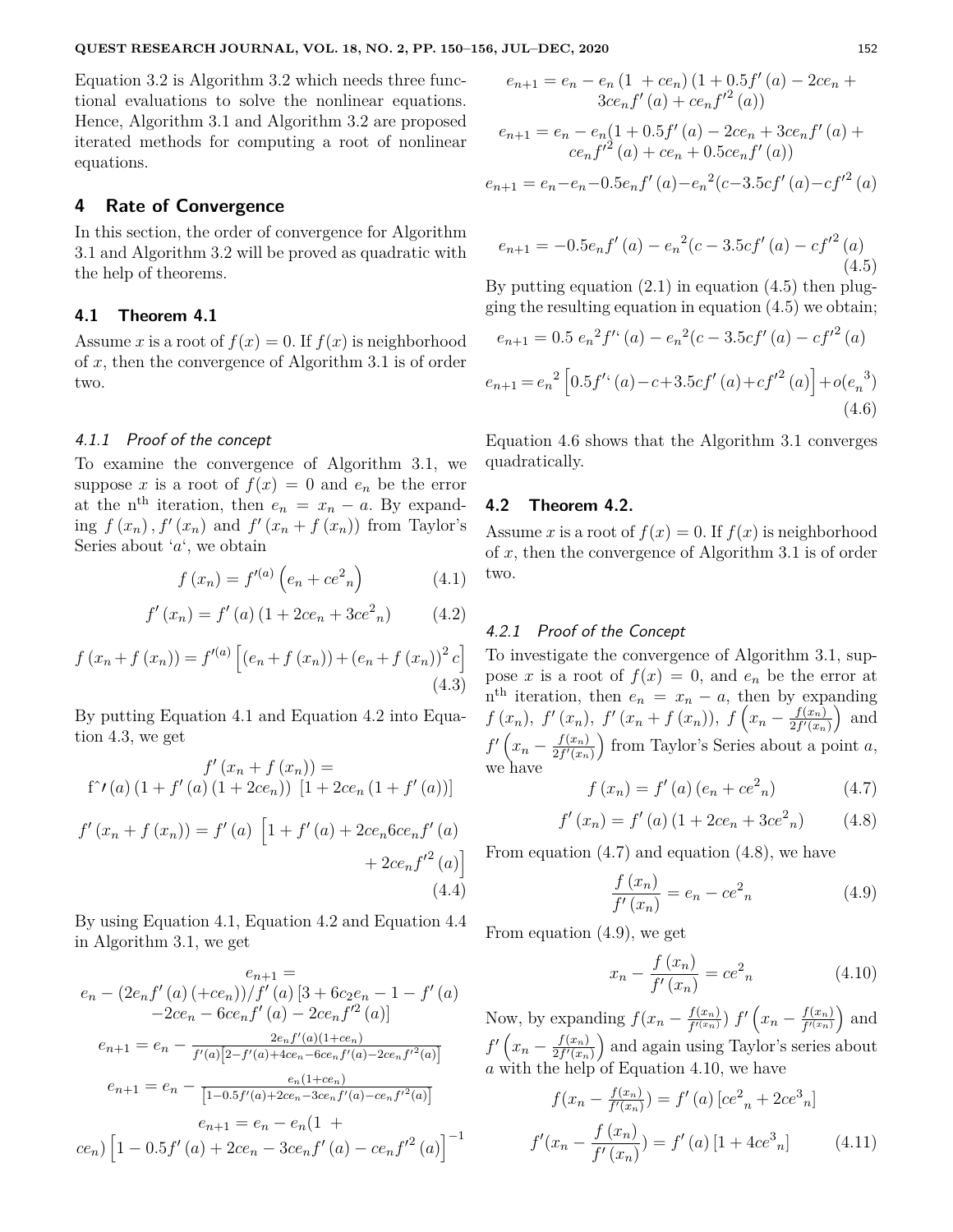$$
f'\left(x_n - \frac{f(x_n)}{2f'(x_n)}\right) = f'(a)\left[1 + ce_n + \frac{3}{4}ce^2_n\right] \quad (4.12)
$$

Putting Equation 4.7, Equation 4.8 and Equation 4.12 in Algorithm 3.2, we have

$$
e_{n+1} = e_n - \frac{2f'(a)(e_n + ce^2 n)}{f'(a)[3 + 6ce_n - 1 - ce_n - \frac{3}{4}ce^2 n]}
$$

$$
e_{n+1} = e_n - \frac{e_n(1 + ce_n)}{[1 + 2ce_n - \frac{3}{2}ce^2 n]}
$$

$$
e_{n+1} = e_n - e_n(1 + ce_n)[1 + 2ce_n - \frac{3}{2}ce^2_n]^{-1}
$$

$$
e_{n+1} = e_n - e_n(1 + ce_n)[1 - 2ce_n]
$$

$$
e_{n+1} = e_n - e_n(1 + ce_n - 2ce_n)
$$

$$
e_{n+1} = e_n - e_n(1 - ce_n)
$$

$$
e_{n+1} = ce_n^2 + o(e_n^3) \qquad (4.13)
$$

Equation 4.13 shows that the Algorithm 3.2 is quadratically convergent. Hence, it is proved that the convergence order for Algorithm 3.1 and Algorithm 3.2 is 2.

## **5 Numerical Results**

This section discusses the following nonlinear equations to demonstrate the efficiency of proposed Algorithm 3.1 and Algorithm 3.2 by equating with the Newton Raphson method

$$
x_{n+1} = x_n - \frac{f(x_n)}{f'(x_n)}
$$

and Steffensen method

$$
x_{n+1} = x_n - \frac{f^2(x_n)}{f(x_n + f(x_n)) + f(x_n)}
$$

Following tables and graphs depict the efficiency of proposed Algorithms.

The results are obtained with the help of C++/MATLAB and EXCEL. All tables and Figure 1-4 exhibit the numerical comparisons of the proposed Algorithm 3.1 and 3.2 with Newton Raphson method and Steffensen method.

## **6 Conclusion**

Root calculating problem of algebraic and transcendental nonlinear equations occurs frequently in applied mathematics and scientific computing. In this study, the new methods are established for solving algebraic and transcendental nonlinear equations. The proposed methods are based on the Taylor's series and backward difference method. It turned out that the proposed numerical techniques are quadratically convergent. The efficiency of the proposed methods is illustrated by a few examples of nonlinear equations and is compared with the existing numerical methods such as Newton Raphson method and Steffensen method. The well-known software C++/MATLAB and EXCEL are used to compute the numerical results. The numerical outcomes have shown that the proposed algorithms perform well and are easily applicable to the nonlinear equations than the existing numerical techniques..

#### **References**

- [1] C. N. Iwetan, I. A. Fuwape, M. S. Olajide, and R. A. Adenodi, "Comparative Study of the Bisection and Newton Methods in solving for Zero and Extremes of a Single-Variable Function". J. of NAMP Vol.21, pp.173-176, 2012.
- [2] N. D. Biswa, "Lecture Notes on Numerical Solution of root Finding Problems", 2012.
- [3] Golbabai, A., M. Javidi, "A Third-Order Newton Type Method for Nonlinear Equations Based on Modified Homotopy Perturbation Method", Appl. Math. And Comput., Vol. 191, pp.199–205, 2007.
- [4] A. A. Mallah, A. A. Shaikh, S. Qureshi, "Comparison of Proposed and Existing Fourth Order Schemes for Solving Non-linear Equations, Asian Research Journal of Mathematics, Vol. 15, No. 2, pp.1-7, 2020.
- [5] k. Rajput, A. A. Shaikh and S. Qureshi, "Comparison of Proposed and Existing Fourth Order Schemes for Solving Non-linear Equations, Asian Research Journal of Mathematics, Vol. 15, No. 2, pp.1-7, 2019.
- [6] A. Akram, and Q. U. Ann, "Newton Raphson Method, International Journal of Scientific & Engineering Research", Vol. 6, pp. 456-462, 2015.
- [7] R. Soram, S. Roy, S. R. Singh, M. Khomdram, S. Yaikhom, S. Takhellambam, "On the Rate of Convergence of Newton-Raphson Method", The International Journal of Engineering and Science, Vol. 2, No. 11, pp.5-12, 2013.
- [8] T. J. Ypmat, "Historical development of the newtonraphson method", Society for Industrial and Applied Mathematics, Vol. 37, No. 4, pp. 531-551, 1995.
- [9] Z. Liu, H. Zhang, "Steffensen-Type Method of super thirdorder convergence for solving nonlinear equations", Journal of Applied Mathematics and Physics Vol.2, pp.581-586, 2014.
- [10] U. K. Qureshi, N. Solanki, M. Y. Ansari, "Algorithm of Difference Operator for Computing a Single Root of Nonlinear Equations", Punjab University Journal of Mathematics, Vol.51, No.4, pp.51-56, 2018.
- [11] W. Nazeera, Amir N., Shin M. K., Young C. K, "Generalized Newton Raphson's method free from second derivative", J. Nonlinear Sci. Appl. Vol. 9, pp.2823–2831, 2016.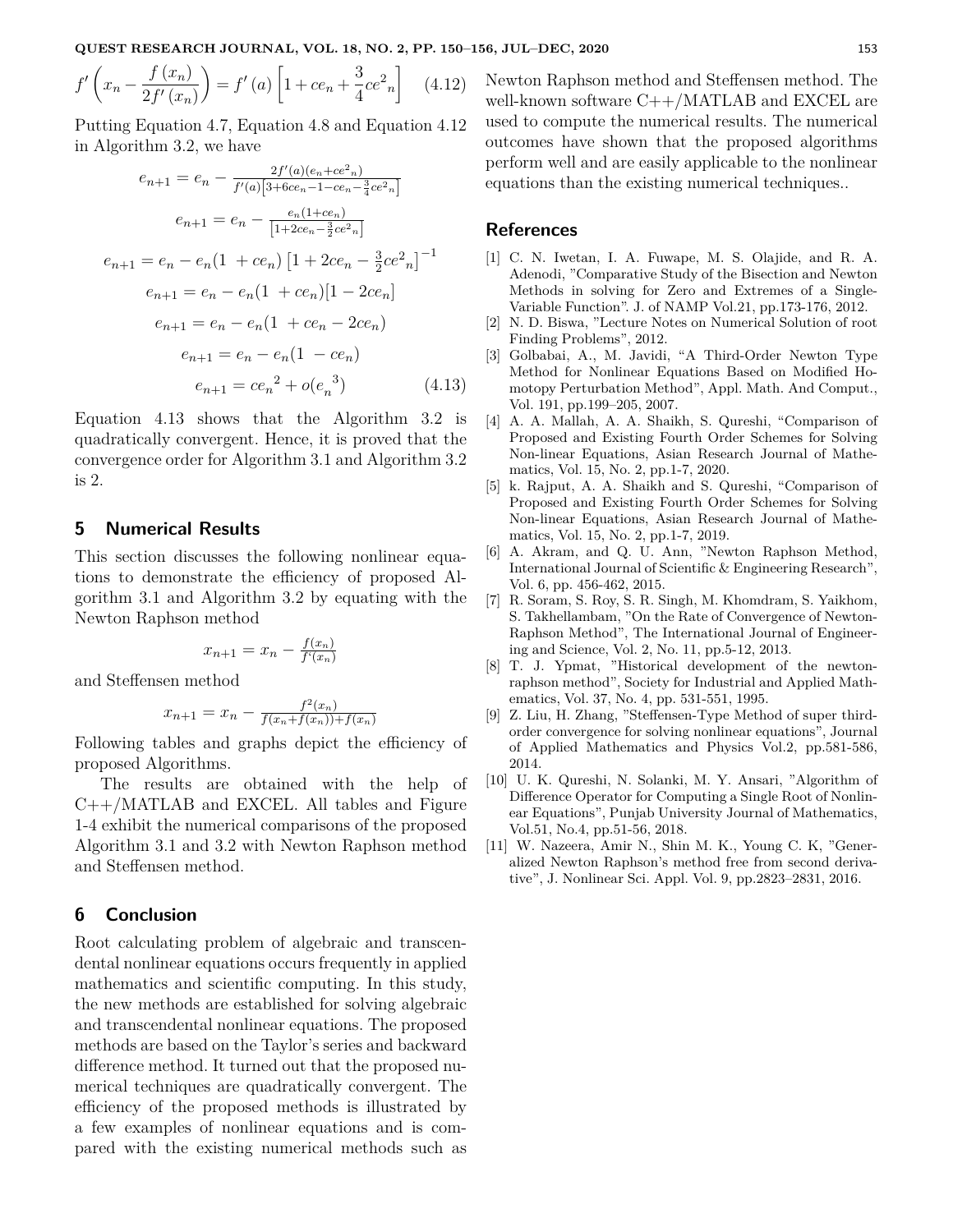#### **QUEST RESEARCH JOURNAL, VOL. 18, NO. 2, PP. 150–156, JUL–DEC, 2020** 154

| $\overline{S#}$ | Functions            |                | NR Method | S Method | Algorithm 3.1 | Algorithm 3.2 |
|-----------------|----------------------|----------------|-----------|----------|---------------|---------------|
|                 |                      |                | 1.06086   | 2.02963  | 2.30981       | 2.10406       |
|                 |                      | $\overline{2}$ | 1.26018   | 1.93335  | 2.01359       | 1.94672       |
|                 | $\sin x - x + 1 = 0$ | 3              | 2.25674   | 1.93456  | 1.93921       | 1.93464       |
|                 |                      | 4              | 1.96109   | 1.93456  | 1.93458       | 1.93456       |
|                 | $x_0 = 3$            | $\overline{5}$ | 1.9348    | 1.93456  | 1.93456       | 1.93456       |
|                 |                      | 6              | 1.93456   |          |               |               |
|                 |                      | 7              | 1.93456   |          |               |               |
|                 |                      | 8              | 1.93456   |          |               |               |

TABLE 1: Results table for the function:  $\sin x - x + 1 = 0$ 

| $\overline{S#}$ | Functions                         |                | NR Method  | S Method   | Algorithm 3.1 | Algorithm 3.2 |
|-----------------|-----------------------------------|----------------|------------|------------|---------------|---------------|
|                 |                                   |                | 1.93914    | 5.02963    | 0.690193      | 0.895941      |
|                 |                                   | $\overline{2}$ | 2.32104    | 0.0962742  | 0.296213      | 0.157342      |
|                 | $\sin x - x + 1 = 0$<br>$x_0 = 3$ | 3              | 0.996557   | 0.0012114  | 0.0743817     | 0.0120779     |
|                 |                                   | 4              | 0.29565    | 1.80E-07   | 0.0046324     | $7.52E-05$    |
|                 |                                   | $\mathbf{5}$   | 0.0262884  | $4.00E-15$ | 1.75E-05      | $2.92E-09$    |
|                 |                                   | 6              | 0.0002365  |            |               |               |
|                 |                                   |                | $1.93E-08$ |            |               |               |
|                 |                                   | 8              | $2.22E-16$ |            |               |               |

TABLE 2: Error table for the function:  $\sin x - x + 1 = 0$ 



Fig. 1: Comparison of accuracy analysis of  $\sin x - x + 1 = 0$ 

| S# | Functions           |         | NR Method | S Method | Algorithm 3.1 | Algorithm 3.2 |
|----|---------------------|---------|-----------|----------|---------------|---------------|
|    |                     |         | 0.4       | 0.222222 | 0.5           | 0.408163      |
|    | $2x^2 - 5x - 2 = 0$ | ച       | 0.351515  | 0.328007 | 0.366667      | 0.351894      |
|    | $x_0=0$             | 2<br>., | 0.350781  | 0.349939 | 0.350983      | 0.350781      |
|    |                     |         | 0.350781  | 0.35078  | 0.350781      | 0.350781      |
|    |                     | b.      | 0.350781  | 0.350781 | 0.350781      | 0.350781      |
|    |                     | 6       | 0.350781  | 0.350781 | 0.350781      | 0.350781      |

TABLE 3: Results table for the function  $2x^2 - 5x - 2 = 0$ 

| S# | Functions                 |                | NR Method | S Method   | Algorithm 3.1 | Algorithm 3.2 |
|----|---------------------------|----------------|-----------|------------|---------------|---------------|
|    |                           |                | 0.4       | 0.222222   | 0.5           | 0.408163      |
|    | $x^2-5x-2=0$<br>$x_0 = 0$ | $\overline{2}$ | 0.0484848 | 0.105785   | 0.133333      | 0.0562697     |
| 2  |                           | 3              | 0.0007339 | 0.0219319  | 0.0156836     | 0.001112      |
|    |                           | 4              | 1.68E-07  | 0.0008406  | 0.000202      | 4.35E-07      |
|    |                           | 5              | 8.88E-15  | $1.19E-06$ | $3.31E-08$    | $6.64E-14$    |
|    |                           | 6              | 5.55E-17  | 2.41F-12   | 8.88E-16      | 5.55E-17      |

TABLE 4: Error table for the function  $2x^2 - 5x - 2 = 0$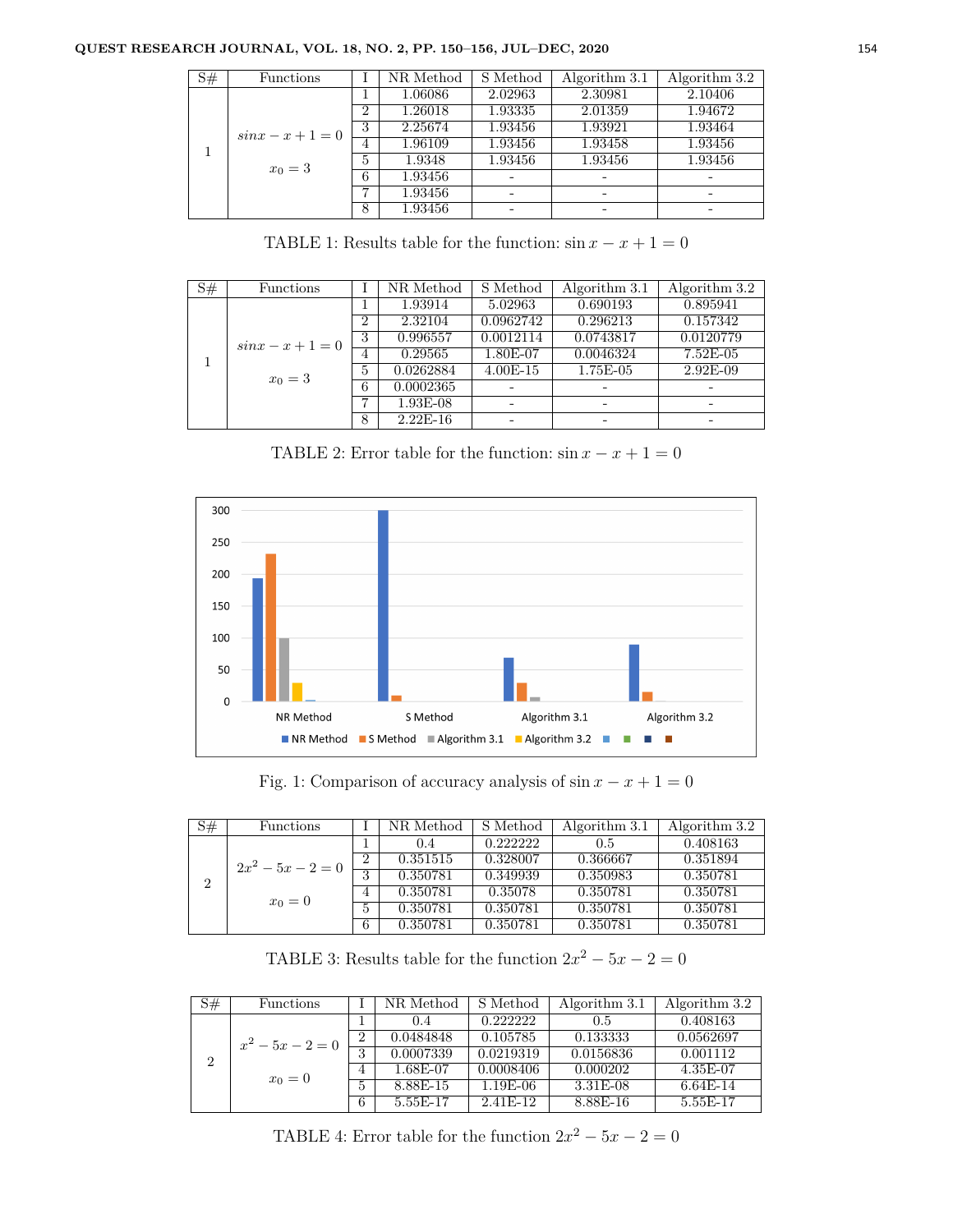

Fig. 2: Comparison of accuracy analysis of  $2x^2 - 5x - 2 = 0$ 

| S# | Functions       |                | NR Method | S Method | Algorithm 3.1 | Algorithm 3.2 |
|----|-----------------|----------------|-----------|----------|---------------|---------------|
|    |                 |                |           | 0.6127   | 1.2254        | 1.05626       |
|    | $x^2 - e^x = 0$ | $\overline{2}$ | 0.733044  | 0.700737 | 0.823266      | 0.750182      |
| 3  |                 | 3              | 0.703808  | 0.703465 | 0.711988      | 0.704447      |
|    | $x_0 = 0$       | $\overline{4}$ | 0.703467  | 0.703467 | 0.703514      | 0.703468      |
|    |                 | 5              | 0.703467  | 0.703467 | 0.703467      | 0.703467      |
|    |                 | 6              | 0.703467  | -        |               | -             |

TABLE 5: Results table for the function  $x^2 - e^x = 0$ 

| S# | Functions       |                | NR Method  | S Method   | Algorithm 3.1 | Algorithm 3.2 |
|----|-----------------|----------------|------------|------------|---------------|---------------|
|    |                 |                |            | 0.6127     | 1.2254        | 1.05626       |
|    | $x^2 - e^x = 0$ | $\overline{2}$ | 0.266956   | 0.0880376  | 0.402134      | 0.30608       |
| 3  | $x_0=0$         | 3              | 0.0292358  | 0.0027273  | 0.111278      | 0.0457352     |
|    |                 | 4              | 0.0003403  | $2.65E-06$ | 0.0084737     | 0.0009793     |
|    |                 | 5              | $4.58E-08$ | $2.51E-12$ | $4.68E-05$    | 4.43E-07      |
|    |                 | 6              | 7.77E-16   | -          | -             | -             |

TABLE 6: Error table for the function  $x^2 - e^x = 0$ 



Fig. 3: Comparison of accuracy analysis of  $x^2 - e^x = 0$